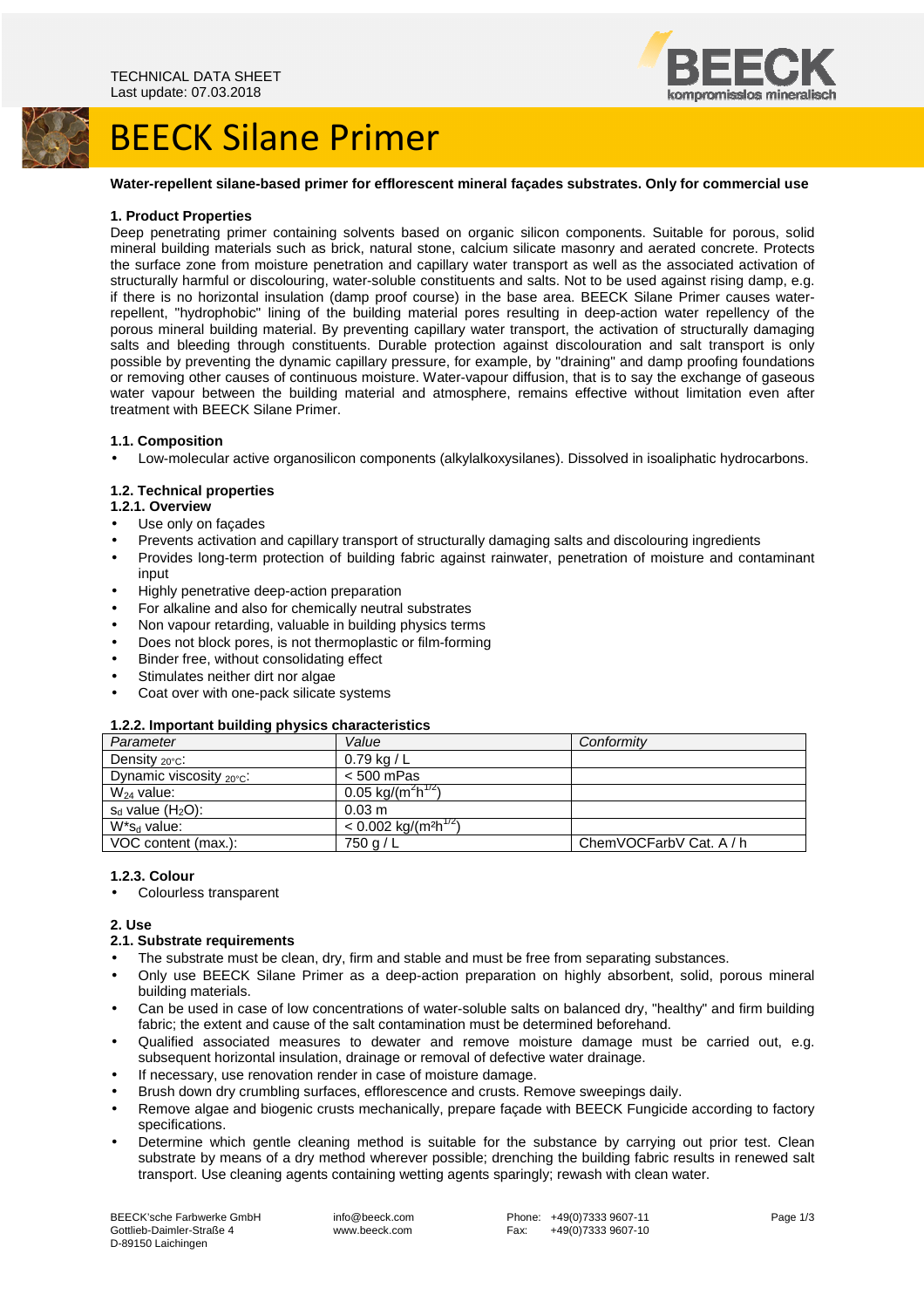



## BEECK Silane Primer

- After wet cleaning, dry building materials for sufficiently long time until they reach their moisture balance. Only use BEECK Silane Primer on dry substrates.
- Trying out on a test area of representative original substrates on site in the specific property is indispensable to test the effectiveness and to determine the application rate. The target application rate must be documented and checked during use.

## **2.2. Brief information on the standard system**

- Clean substrate and saturate by flow coating with BEECK Silane Primer according to factory specifications.
- Ensure qualified use, substrate suitability and careful preparatory treatment. Try out beforehand on test area under on site conditions. Further treatment with one-pack BEECK silicate systems, e.g. BEECK Quartz Filler or Beeckosil, after ca. 4 - 6 hours, respectively when solvents have evaporated. Brush coatings intensively because of a water repellent effect on surface of impregnates building materials has occurred.

## **2.3. Substrate and preparatory treatment**

- **Lime render (PI/CSII), lime-cement render (PII), cement render (PIII):**
- Remove any sintering skin with BEECK Etching Fluid according to the factory specifications. Apply renovation render to damp, salt contaminated areas of the façade.
- **Natural stone, brick, calcium silicate masonry, aerated concrete, fibrated cement:**

Use BEECK Silane Primer on efflorescent substrates, e.g. on ferrous sandstones, weathered brick façades or on fibrated cement. Try out on a test area beforehand. Check building fabric for efflorescence, moisture damage and absorbency. Make good defective joints and bricks, do not use on glazed bricks and clinker. Where possible, flow coat all sides of fibrated cement in area of façades, further treat with BEECK Bonding Coat Fine / Coarse. Try out on a test area. Flow coat exterior aerated concrete with BEECK Silane Primer until saturated, use BEECK MBA-Fixative, thinned 1:1 with water in interior areas.

- **Old mineral coatings:**
- Brush off. Blast clean or strip film-forming synthetic resin and emulsion coatings pore-deep.
- **Unsuitable substrates** are horizontal or sloping surfaces exposed to the weather as well as building materials with high water table pressure, rising or hygroscopic damp. Solvent-swellable substrates such as synthetic resin renders, emulsion coatings and composite materials, e.g. external thermal insulation composite systems (ETICS) are also unsuitable.
- **Defective substrates** require a differentiated approach; try out on a test area.

## **2.4. Application instructions**

## **2.4.1. General information**

Check substrate suitability as required (see 2.1. and 2.3.). Pay particular attention to the absorbency, strength and texture of the respective substrate. Try out on a test area before using on high quality and critical surfaces. Ensure that the product is used by qualified persons.

- Carefully cover surfaces which are not to be treated especially glass, ceramics, window sills, expansion joints, lacquer and anodic coatings and protect them from splashes.
- Provide personal protective equipment. Use only in well ventilated outdoor areas, never use indoors, in basements, shafts or manholes.
- Flow coat self-contained areas uniformly and all over, wet-on-wet until they are saturated. Ensure sufficient qualified workers and smooth, uninterrupted coating process.
- Do not use in wet conditions, if there is a risk of frost, on hot surfaces or in the blazing sun.
- Application temperature: +3°C to +25°C
- Protect freshly impregnated façades from rain.
- Drying time: depending on weather conditions, further treatment with one-pack BEECK silicate systems, e.g. BEECK Quartz Filler or Beeckosil, after ca. 4 - 6 hours.

## **2.4.2. Application**

- Apply BEECK Silane Primer unthinned and using flow coat method until saturated.
- Electric pumps and compression sprayers with low pressure and solvent-resistant hose are suitable and efficient; also remove nozzle if applicable. Saturating application can also be achieved by using solventresistant brushes on small areas and sectionalised façades.
- Thickly flow coat the material against the wall without atomisation. Watch out for drifting splashes caused by the wind. Enclose the façade if necessary.
- At an interval of approx. 20 minutes, saturate the surface twice wet-on-wet so that no more Silane Primer is absorbed by the building material.
- Determine application rate on sample area beforehand and check during use, e.g. coverage per container.
- Spread dripping, running-off material with a brush. When flow coating, keep a safe distance from the wall, avoid product running onto adjacent areas or into the ground.